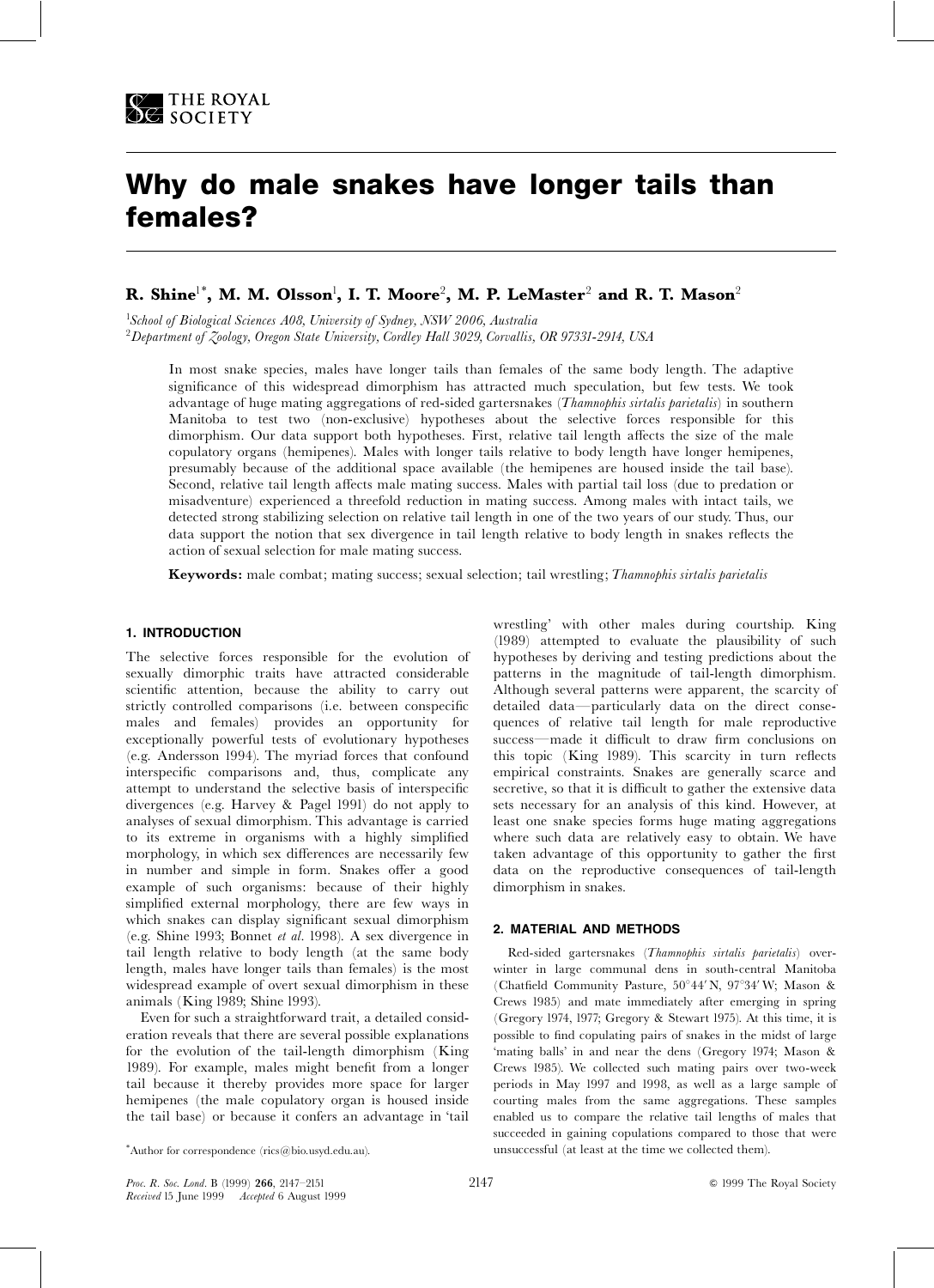

Figure 1. Sex divergence in tail length relative to snout-vent length within red-sided gartersnakes  $(T. s.$  parietalis) from southern Manitoba. Stub-tailed snakes are not included in this figure. See the text for statistical tests.

We also took advantage of an unusual mass mortality event to gather an extensive data set on the morphological correlates of relative tail length among the male snakes. We found  $>100$ recently killed male snakes under a large pile of other snakes on 8 May 1997. These animals were almost certainly suffocated by the weight of the overlying males; they had been dead for only a few hours (at most) when we found them. We stored the carcasses in a snowdrift overnight and dissected most of them the next day to quantify their body and organ sizes. We measured snout-vent length (SVL), tail length and the dimensions (length and width) of the kidneys, testes and each fully everted hemipenis. The liver and the abdominal fat bodies were dissected out and weighed.

We used these data to test predictions from two of King's (1989) hypotheses. His 'morphological constraint' hypothesis predicts that relative tail length will correlate with the size of the hemipenes or other male reproductive structures. His 'male mating ability' hypothesis predicts that tail length will correlate with male mating success. The natural level of variation in relative tail length among males within the Manitoba gartersnake population is amplified by the common occurrence of partial tail loss, presumably reflecting predation attempts (e.g. Fitch 1999) or other accidents (e.g. parasites; Degenhardt & Degenhardt 1965) in a substantial proportion of these animals. This tail loss constitutes a 'natural experiment', because it generates a set of 'stub-tailed' males whose reproductive success can be compared to that of males with entire tails.

#### 3. RESULTS

#### (a) Sexual dimorphism in relative tail length

Red-sided gartersnakes display substantial sexual dimorphism in tail length relative to body length. At the same SVL, males have longer tails than do conspecific females (figure 1) (one-factor heterogeneity of slopes test with sex as the factor, SVL as the covariate and tail length as the dependent variable,  $F_{1,620} = 5.07$  and  $p < 0.03$ ). In both sexes, tails are longest relative to SVL (i.e. the ratio of tail length to SVL is highest) in small animals, with relative tail length decreasing gradually in larger animals (plotting this ratio against SVL, excluding stub-tailed animals, for 1425 males and for 142 females,  $r = -0.16$  and  $p < 0.0001$ , and  $r = -0.38$  and  $p < 0.0001$ , respectively).

#### (b) Morphological correlates of relative tail length

The morphological constraint hypothesis (King 1989) predicts that males with relatively longer tails should have larger hemipenes. Our analysis of the data from the dissected snakes supports this prediction; hemipenes were longer (but not wider) in males with relatively longer tails (figure 2). To analyse these patterns, we used residual scores from the least-squares linear regression of tail length versus male SVL as our index of relative tail length; a negative score means that the male had a shorter than average tail for its SVL. This index was significantly associated with the length of the hemipenes on both sides of the body (relative tail length versus length of the left hemipenis,  $n = 68$ ,  $r = 0.29$  and  $p < 0.02$ , and relative tail length versus length of the right hemipenis,  $n=68$ ,  $r=0.38$  and  $p < 0.002$ ). However, the hemipenis width was not significantly linked to relative tail length (relative tail length versus width of the left hemipenis,  $n = 68$ ,  $r = 0.10$  and  $p = 0.40$ , and relative tail length versus width of the right hemipenis,  $n=68$ ,  $r=0.03$  and  $p=0.83$ ). Relative tail length was not significantly correlated with the size of any other body component that we measured, except for the size of the abdominal fat bodies. Longer-tailed males tended to have smaller fat stores (using residual scores as above,  $n = 68$ ,  $r = -0.26$  and  $p < 0.04$ ).

### (c) Consequences of tail length for male mating success

The male mating ability hypothesis (King 1989) predicts that the males found in copulo should differ in relative tail length from those that were not mating when collected. The difference could involve either the mean tail length (i.e. directional selection, whereby longertailed males obtain more matings) or different levels of variation in tail length around the same mean value (i.e. stabilizing selection, whereby males with closer to average length tails obtain more matings). Our analyses were performed separately for 1997 and 1998, because the distributions of male body size differed between the two years (Shine et al. 1999), thereby possibly influencing the magnitude of selection on relative tail length. We excluded stub-tailed males from these analyses, but consider them separately (below).

In both years of our study, males with longer tails obtained more matings (one-factor ANOVA comparing absolute tail length in mated versus unmated males,  $F_{1,625} = 5.67$  and  $p < 0.02$  for 1997, and  $F_{1,899} = 8.15$  and  $p < 0.005$  for 1998). However, this result tells us nothing about the significance of tail length relative to SVL; it could simply reflect the considerable mating advantage accruing to larger overall body size in males in this system (Shine et al. 1999; contra Joy & Crews 1988). Our comparisons of relative tail length in mated versus unmated males revealed no significant directional selection for longer tails in either year (one-factor ANOVA on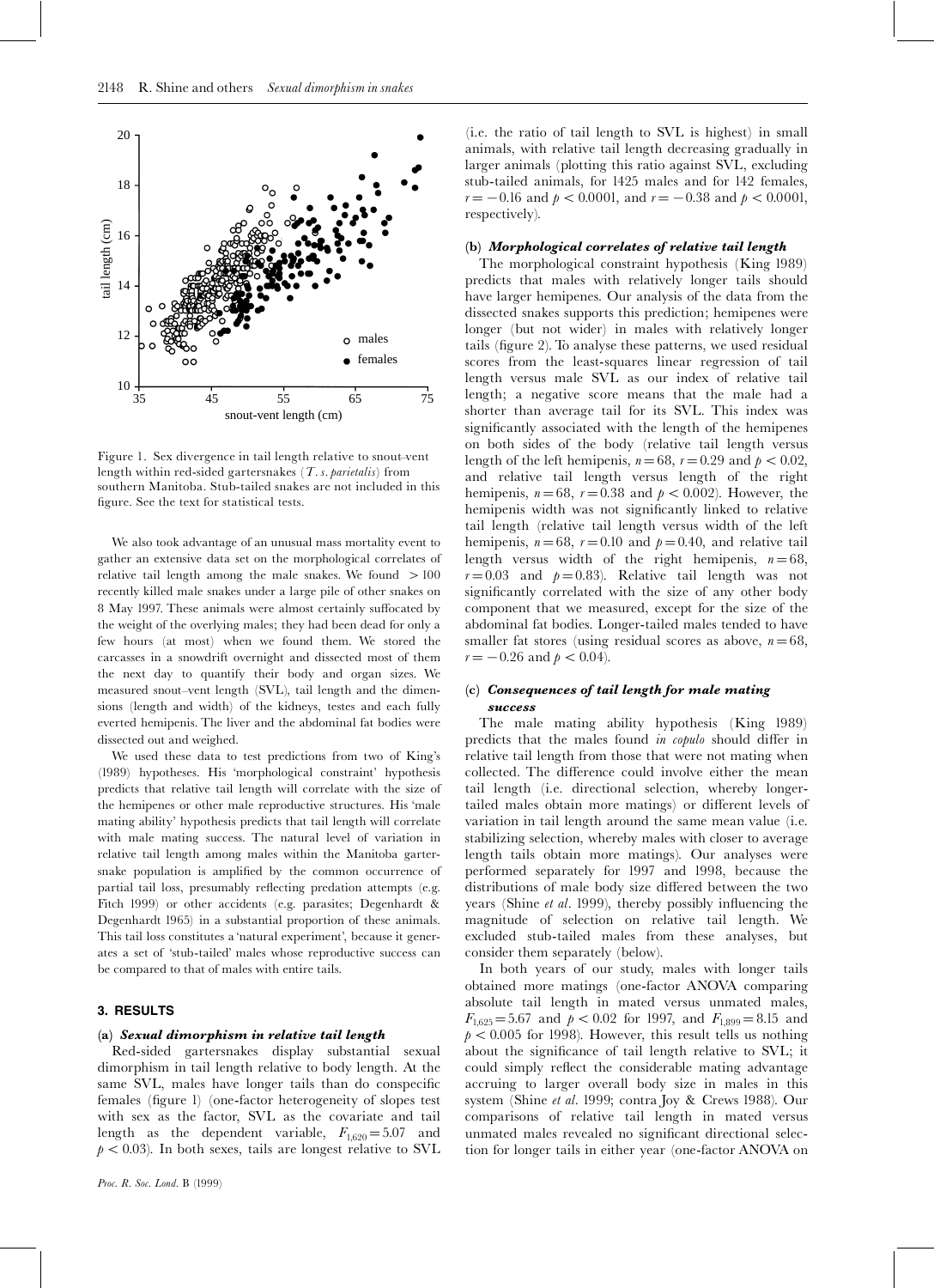

Figure 2. (a) Lengths and (b) widths of fully everted hemipenes ((i) left hemipenis, (ii) right hemipenis) from gartersnakes as a function of relative tail length of the male snake. Relative tail length was calculated as the residual score from the linear regression of tail length on snout-vent length (SVL). See the text for statistical tests.



Figure 3. Comparisons of the degree to which relative tail length deviated from the expected (average) value for this trait in mated versus unmated male gartersnakes in two mating seasons (May 1997 and 1998). Relative tail length was calculated as the residual score from the linear regression of tail length on snout-vent length (SVL). The absolute value of this residual score was used to calculate the degree to which any given tail differed from the length expected in a male of that SVL. See the text for statistical tests.

residual score from tail length versus SVL,  $F_{1,605} = 3.13$ and  $p = 0.08$  for 1997, and  $F_{1,824} = 2.16$  and  $p = 0.14$  for 1998). No significant stabilizing selection was evident in 1998 (using the absolute value of each residual score  $F_{1,824} = 2.68$  and  $p = 0.10$ ), but stabilizing selection was highly significant in 1997 ( $F_{1.605}$  = 10.92 and  $p < 0.001$ ; see figure 3). That is, males that obtained matings in 1997 were closer to the average in terms of tail length relative to SVL than were the random sample of non-mating males.

The analyses above are based on males with complete tails only. The effects of tail length on male mating success can be seen more clearly by comparing stub-tailed males with individuals possessing entire tails. The degree of truncation of the tail in these individuals was variable, with the ratio of tail length to SVL in the stub-tailed males averaging  $21.4\%$  (range  $9.2-27.2\%$ ) versus  $30.8\%$ (range  $25.5-40.9\%$ ) for males with entire tails and  $25.8\%$ (range  $11-31\%$ ) for females. In both years, the proportion of stub-tailed males obtaining matings was lower than for males with entire tails. In 1997, three out of 42  $(7%)$ stub-tailed males mated versus 133 out of 589 (23%) entire-tailed males ( $\chi^2$  = 4.65, d.f. = 1 and  $p < 0.04$ ) and in 1998 ten out of 128 (8%) stub-tailed males mated versus 81 out of 369 (22%) entire-tailed males ( $\chi^2$  = 11.77, d.f. = 1 and  $p < 0.001$ ). In both years, males with entire tails were approximately three times as likely to obtain a mating as were males that had lost a portion of their tails. The difference in mating success is not an artefact of differences in body size between entire-tailed versus stubtailed males (for SVL means of 44.8 cm versus 44.9 cm and for mass means of  $31.1\,\text{g}$  versus  $31.3\,\text{g}$ ; in both cases  $p > 0.50$  in one-factor ANOVAs), nor is it due to physical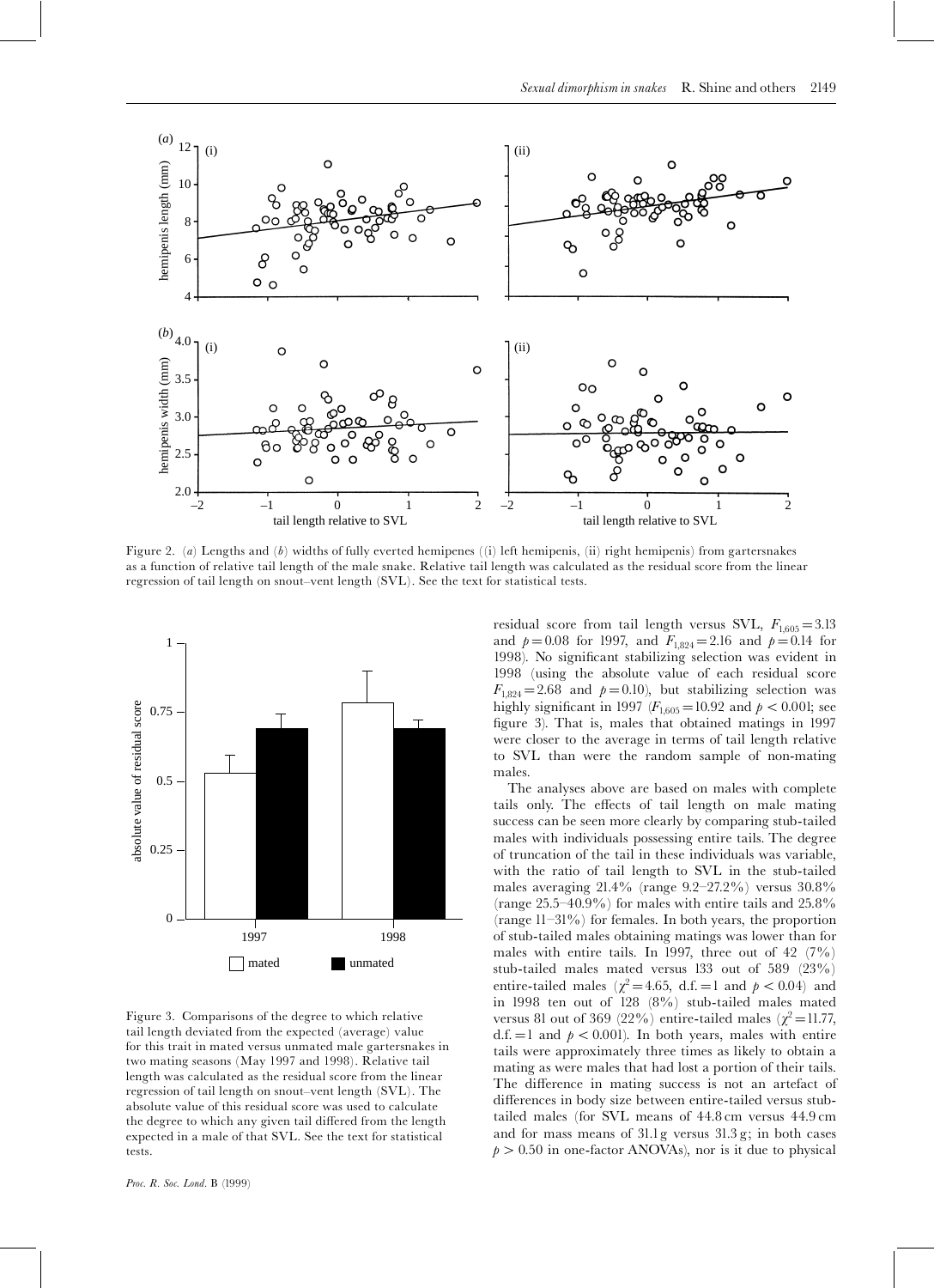impairment of the copulatory apparatus: all stub-tailed males had long-enough tail remnants to include the hemipenes and associated musculature.

## **4. DISCUSSION**

Sex differences in relative tail length are very widespread in snakes (King 1989; Shine 1993) and have been recognized for a long time (with one of the first reports being Burt's (1928) paper on T. sirtalis). Nonetheless, there have been few published attempts to test alternative possible explanations for this phenomenon (Klauber 1943; King 1989). Our study provides the most direct evidence yet available on the consequences of tail length in male snakes. Within the Manitoba population of T. sirtalis, males with relatively longer tails had longer hemipenes and accidental loss of part of the tail was associated with a threefold decrease in male mating success. In addition, even when the analysis was confined to males with entire tails, we detected significant stabilizing selection on male tail length (relative to SVL) in one of the two years of our study.

In combination, these data support the notion that relative tail length in male snakes is a biologically relevant trait which affects male mating success. In particular, our work provides empirical support for two of King's (1989) hypotheses: the ideas that longer tails enhance male fitness by providing space for larger hemipenes (the morphological constraint hypothesis) and enhance a male's ability to obtain matings (the male mating ability hypothesis). It is important to note that these are not mutually exclusive alternatives; it may well be true that both of these advantages have played a role in the evolution of tail-length dimorphism.

Two caveats are attached to this conclusion. First, we have only demonstrated phenotypic effects; selection on such traits will not change gene frequencies (i.e. affect the evolution of tail length) unless there is an underlying genetic basis for the observed variation. Previous work supports this assumption (Arnold 1988; Dohm & Garland 1993). Second, our analyses rely on correlations rather than experimental manipulation of tail length. These correlations might not reflect functional associations. The simplest interpretation of the association between longer tails and longer hemipenes (figure 2) involves a direct functional relationship: longer tails provide more space for hemipenes. Alternatively, however, the same correlation could ensue if sexually dimorphic traits were under common endocrine control. Thus, for example, males with higher androgen levels might exhibit more pronounced dimorphism in tail length as well as larger hemipenes, even if there was no functional relationship between the two latter traits. This hypothesis is difficult to reconcile with the observation that relative tail length does not correlate with the size of any other reproductive structure (including the width of the hemipenes). Hence, the link between tail length and hemipenis length probably reflects a functional association. We have no evidence that a larger hemipenis enhances male reproductive success, although it might plausibly provide a firmer attachment to a female during copulation.

The nature of the mating disadvantage to stub-tailed males also warrants closer examination, although it clearly cannot be attributed to endocrine factors. The simplest explanation for the lower success of stub-tailed males is that a shorter tail impedes a male's ability to displace the tails of his rivals from the vicinity of the female's cloaca during courtship (see below). However, other possibilities need to be considered. If tail loss is disproportionately common among larger snakes or is correlated with lower body condition, the apparent disadvantage to stub-tailed males could be due to a common correlation with these other factors. The equivalence in body size between stub-tailed and intact-tailed males (see above) means that this possibility can be discounted. The only other artefact we can envisage would be if the injuries to the tails were recent and associated with a reduction in vigour, activity or mobility. This was not the case: all of the tail losses were injuries from preceding seasons and appeared to be completely healed. Thus, we interpret the lowered mating success of stub-tailed males as a direct consequence of their partial tail loss.

The effect of tail length on mating success is probably mediated via tail wrestling with rival males during courtship. The female gartersnakes in our study population were simultaneously courted by many males, with several males orientating along the female's body and vying for the opportunity to insert a hemipenis when the female lifted her tail (e.g. Whittier et al. 1985). Males actively displace the tails of their rivals and the system consequently confers strong mating advantages to larger, heavier males (Shine et al. 1999; contra Joy & Crews 1988). Males with shorter or less muscular tails may therefore be at a considerable disadvantage in such struggles. An alternative possibility involves female choice, with females actively selecting male partners based on the relative length of their tails. We doubt this possibility, because we doubt that females within large mating balls have the opportunity to select their mates.

Why was there strong stabilizing selection on relative tail length in one year of our study but not the other, particularly since stub-tailed males were at a similar disadvantage in both years? We do not know, but part of the reason may lie in the differences in the body-size distributions of the males between the two years of our study. Larger males obtained more matings in both years (Shine et al. 1999), but the wider range of male body sizes in 1998 may have made more subtle influences on male mating success (such as that due to tail-length differences among males of similar body sizes) more difficult to detect in this year than in 1997.

Partial tail loss does not reduce locomotor speed substantially in gartersnakes (Jayne & Bennett 1989), but it can reduce a snake's probability of survival (Willis et al. 1982) and its mating success (present study). Thus, an apparently trivial injury may impose a considerable fitness disadvantage. The disadvantages may be particularly great for males, perhaps favouring a greater reluctance to autotomize the tail in this sex. Such a sex difference might explain the observation that tail loss is less common in males than in same-aged female conspecifics within a Kansas population of  $T$ . s. parietalis (Fitch 1999). If much of the variation among males in relative tail length is due to predation rather than heritable factors, the result will be a complex interplay between sexual selection and natural selection.